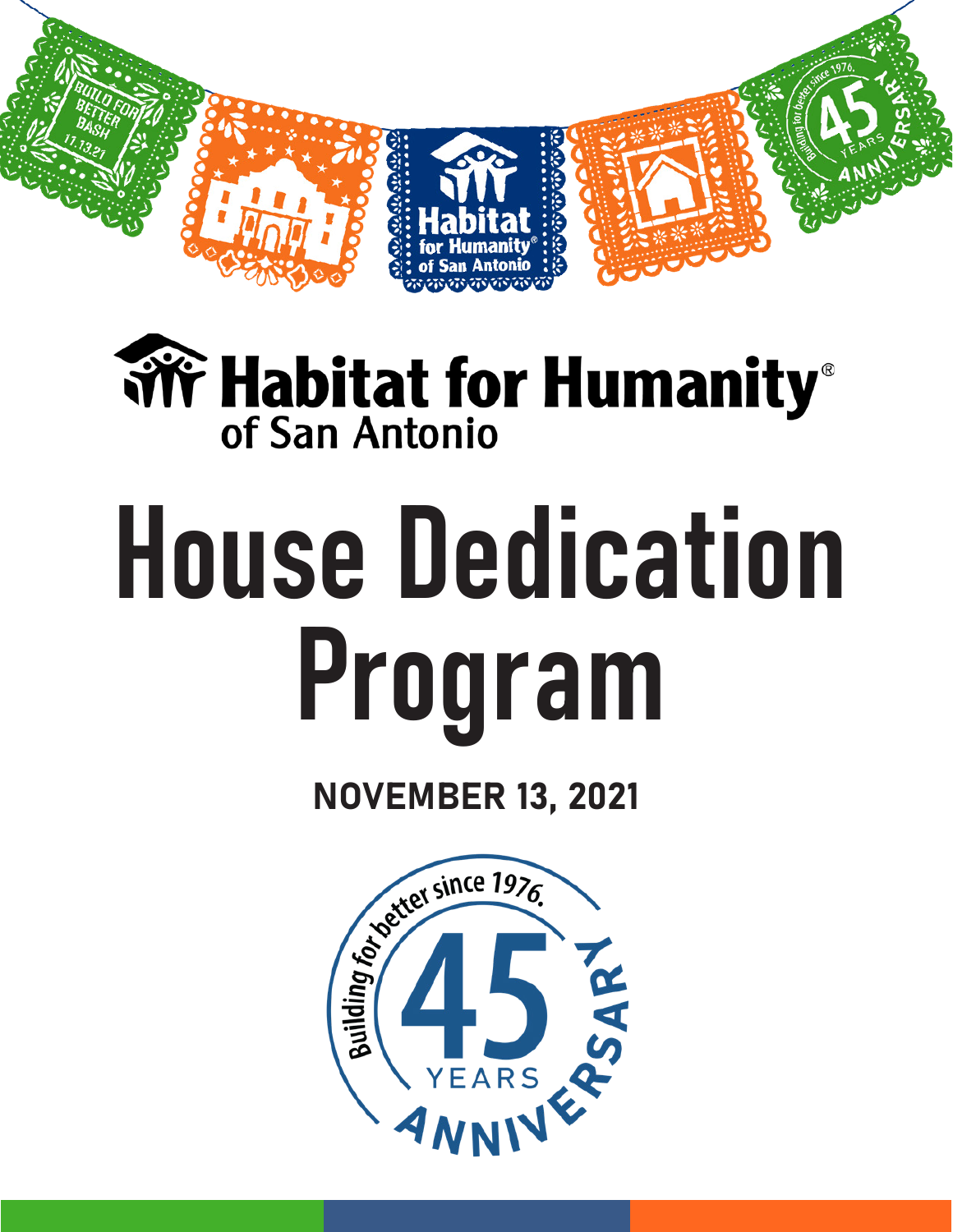### PROGRAM

| <b>President &amp; CEO</b> |
|----------------------------|

Opening Prayer................................................ Pastor Dean Mathis

Oak Hills Church Local Outreach Minister

Recognition of Supporters................................. Stephanie C. Wiese and Volunteers Vice President

Recognition of Public Partners............................... Michael Taylor Chief Operating Officer

Symbolism of Toolbox ......................................................O. Rene Diaz **Chairman, Board of Directors** 

Introduction of the Families.............................Madeleine Mendez and Power Hour Awards Assistant Vice President

Dedication of Homes .....................Pastor Ricardo Jimenez-Reyes MacArthur Park Lutheran Church Special Recognition of VIP........................................Natalie Griffith

Ribbon Cutting...................................................................Natalie Griffith

Closing....................................................................................Natalie Griffith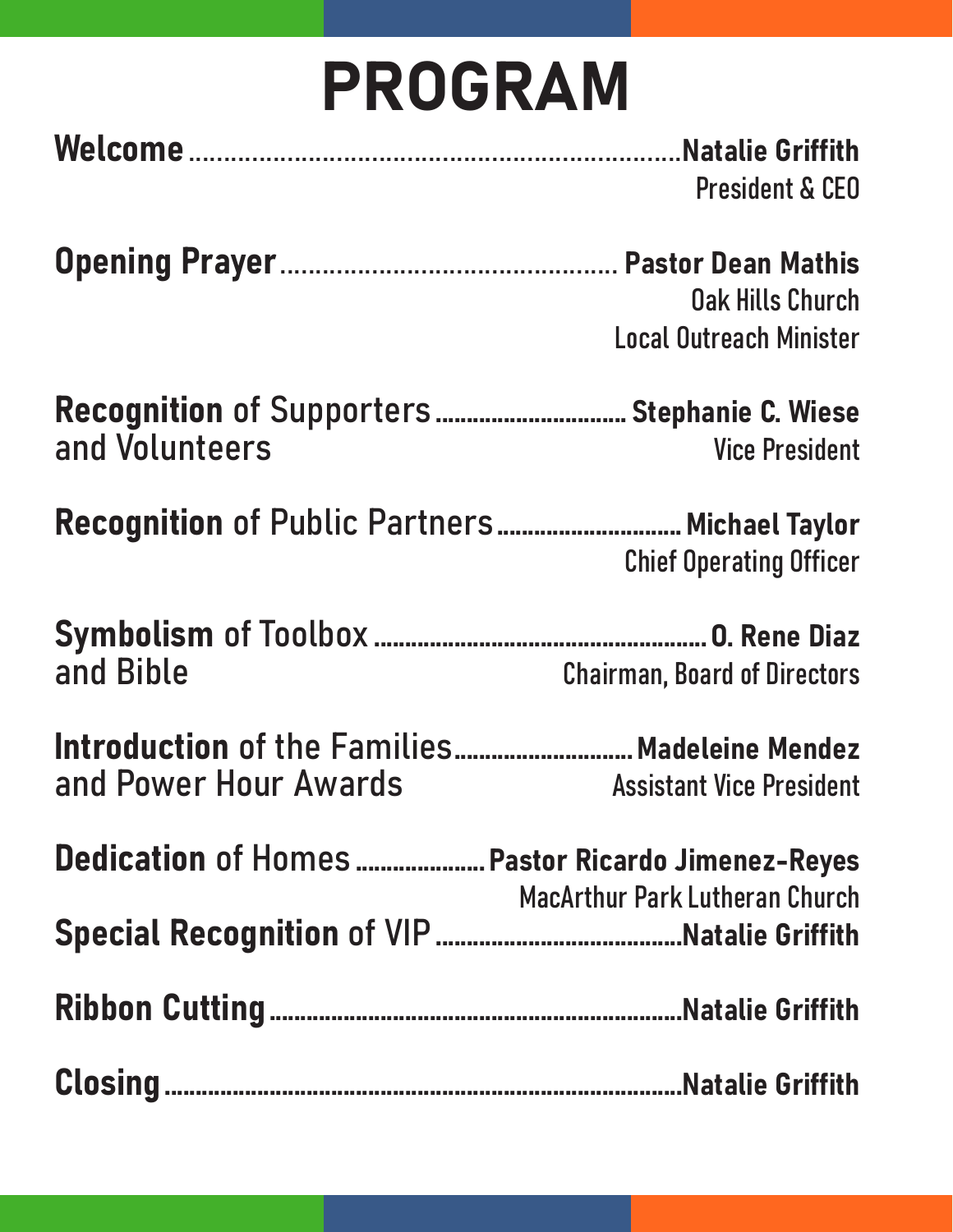### HABITAT FAMILIES

Congratulations to all of our Habitat Families! We wish you all the best in your new homes!

\*Denotes familes with Power Hours